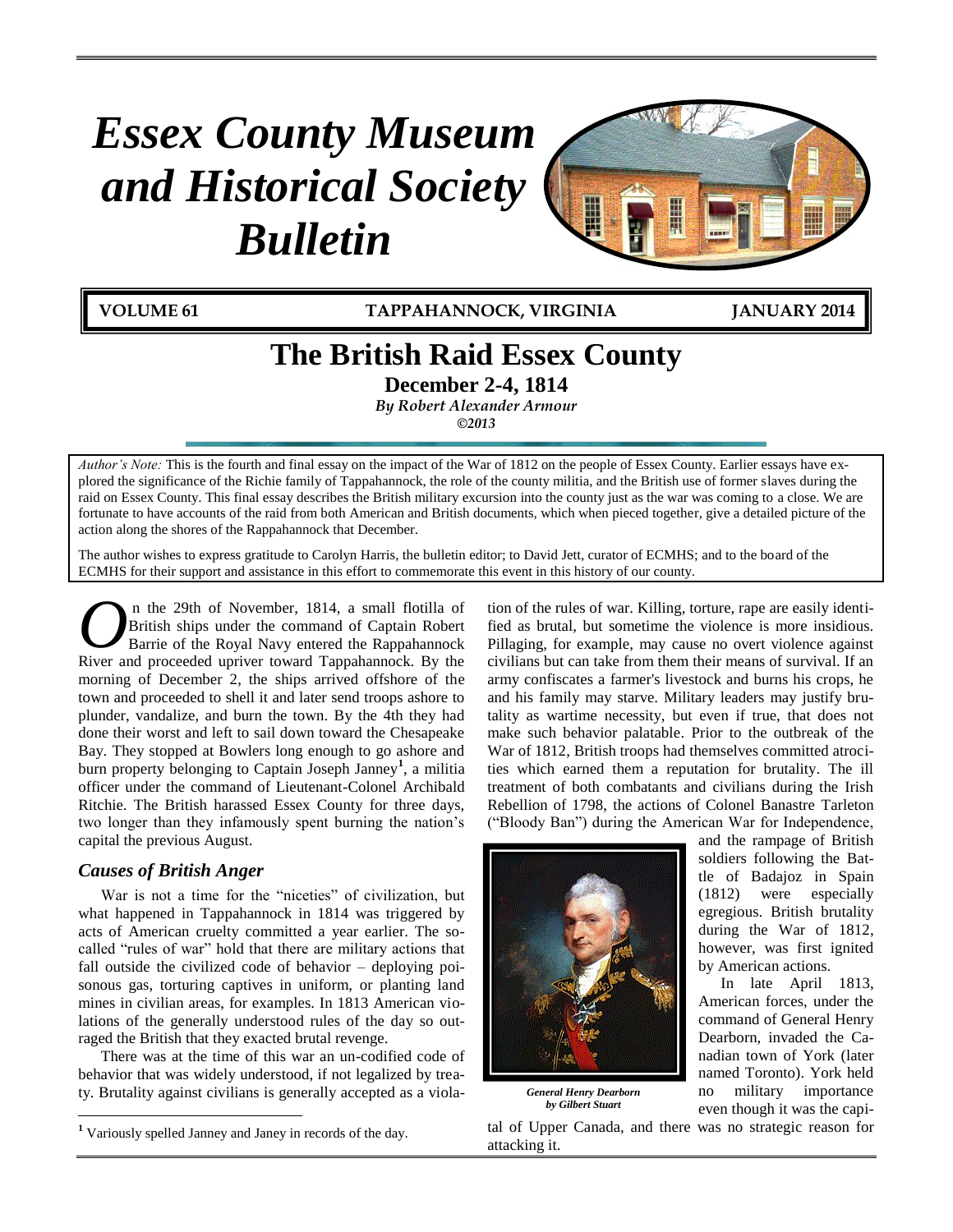Nevertheless, Dearborn, eager for some sort of victory on Canadian soil, attacked. A badly outnumbered British contingent defended the town. After the Americans drove the British off with significant loss of life on both sides, American troops were then unopposed, unled, and undisciplined.

Dearborn lost control of his men who began to rampage through the town, pillaging private homes, a church, the li-



brary, and some government buildings. Dearborn ordered government and military buildings burned, as well as the private home of the British commander. When the Americans left, Dearborn took with him the parliament's mace and personal property of the British general. He was reprimanded by his supe-

*Death of General Pike Battle of York, April 1813.*

riors in Washington but the damage had been done.

It got worse. In December of the same year, American troops invaded the village of Newark just inside the Canadian border where the Niagara River spilled into Lake Ontario. The Americans attacked the undefended village in a blinding snowstorm. They forced the town's residents, including widows and small children, out into the freezing cold and burned the houses. One ill woman was carried out of her home on her bed and thrown into the snow where she watched her house burn along with her husband's valuable library. Ninety-eight buildings were burned and four hundred citizens fled the atrocity. The British would remember the events all the way to Washington and Tappahannock the following year.

The British Governor-General of Canada, Sir George Prevost, became distraught with anger over the treatment of his civilians and ordered Admiral Alexander Cochrane – now Commander-in-Chief of the North American station of the British military to exact retribution. Cochrane, in turn,



on 18 July 1814 issued a proclamation ordering his subordinates to punish America for its transgressions:

*...It appears that the American troops in Upper Canada have committed the most wanton and unjustifiable outrages on the unoffending inhabitants, by burning their mills and houses, and by a general Devastation of private property. And whereas, his Excellency [Prevost] has requested that in order to deter the enemy from the* 

*repetition of similar outrages I would assist in inflicting measures of retaliation.*

*You [British navel commanders] are hereby required and directed to destroy, and lay waste such towns and districts upon the coast as you may find assailable. You will hold strictly in view the conduct of the American army, towards his majesty's unoffending subjects, (and you will spare merely the lives of the unarmed inhabitants of the United States). For only by carrying this retributory justice into the country of our enemy can we hope to make him sensible of the impolicy, as well as the inhumanity of the system he has adopted.*

*You will take every opportunity of explaining to the people, how much I lament the necessity of following the rigorous example of the commanders of the American forces.*

Cochrane's commanders in the Chesapeake Bay were quick to follow his orders. They had already caused much

destruction but with this proclamation, they intensified their efforts. Leaving their headquarters on Tangier Island, they worked their way up the bay, eventually burning the nation's capital. Then, retreating from the failed attempt to sack Baltimore, they sailed down the bay, raiding the villages along the Potomac



and finally finding their way to the Rap*Admiral Alexander Cochrane*

pahannock. By one count, the British had 63 encounters with the Americans between the time of Cochrane's proclamation and the raid on Tappahannock in early December.

We should not overly simplify the causes of the British brutality on the towns of the Chesapeake Bay, for there were other reasons for it. The British remained horrified by the American practice of slavery and sought ways to express their outrage. General Sir Charles James Napier defended the British practice of brutality because people holding slaves should expect no less.

And finally, we should acknowledge the character of the British soldiers. They were recruited from the lower classes and accustomed to rough living. Many were criminals who avoided jail by enlisting, and nearly all were drunks. The Duke of Wellington famously wrote of them, "We have in the service the scum of the earth as common soldiers." Elsewhere he wrote about the British men under his command on the Continent, "I really believe that more plunder and outrages have been committed by this army than by any other that ever was in the field." General Napier described the "shameless rapacity, brutal intemperance, savage lusts, cruelty and murder..." that characterized the British troops during the Battle of Badajoz.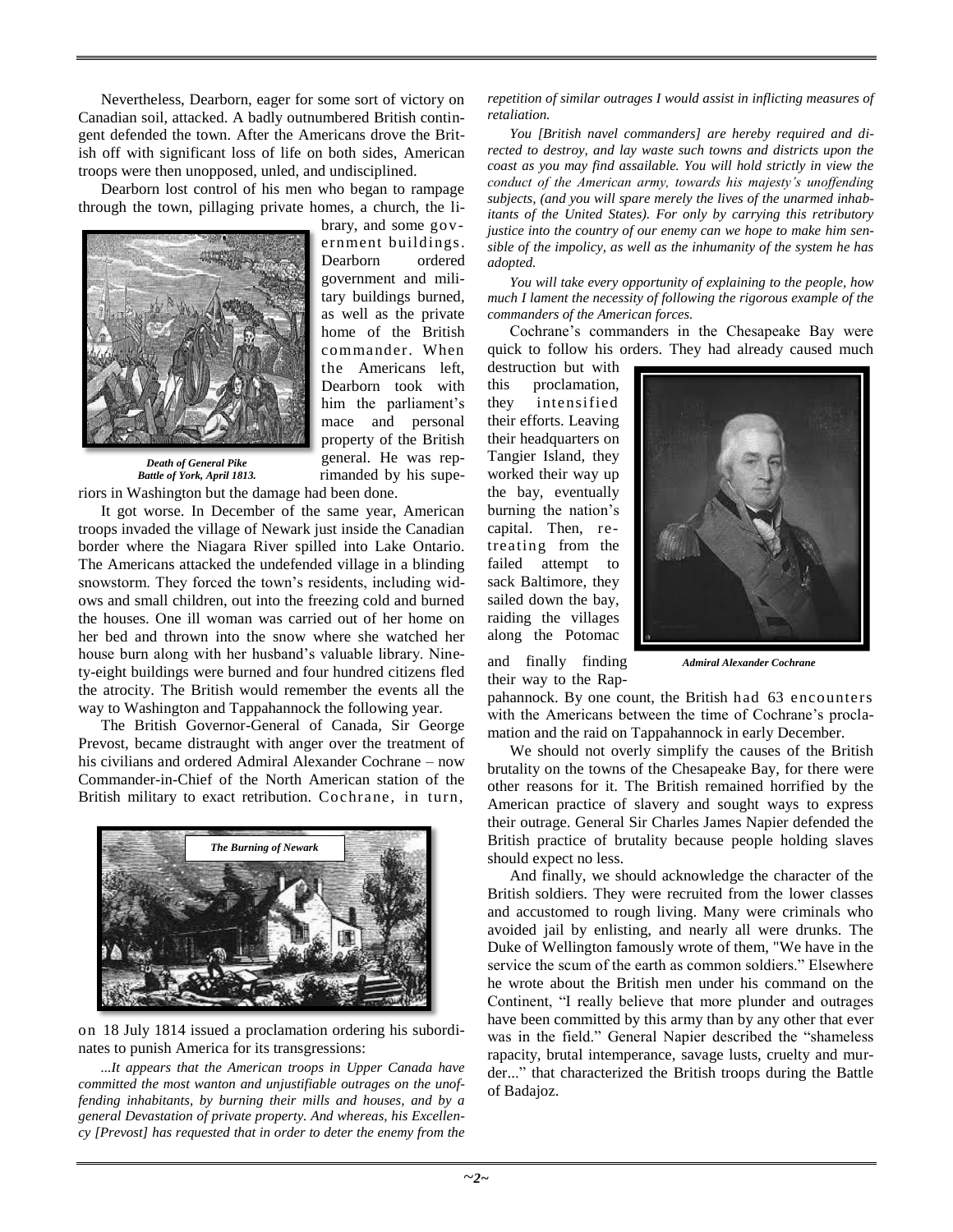## *The British Come to Essex County*

This raid is well documented by those who were there. **2** The American description is mainly told in official reports by Archibald Ritchie and Brigadier General John Hartwell Cocke and in congressional testimony by Joseph Janney and others. The British point of view comes from a lengthy afteraction report by Captain Barrie to his commander, Rear Admiral George Cockburn. The bulk of the British fleet under Cochrane had left the Chesapeake on the way to blockade New Orleans, but left Cockburn in the bay to harass the citizens of the bay area. The London Times had spelled out the British attitude: "The southern states..., as they have most cordially embraced the mischievous policies of the President [Madison], ought to receive their richly merited reward." It fell to Barrie to deliver the "reward" to the Northern Neck and the Middle Peninsula. As he explained his mission, "my chief object in the Expedition, was, to annoy the Enemy by obliging him to reassemble his Militia, and by landing in different parts of the River, keep his Troops constantly on the alert."

Captain Barrie sailed his flotilla up the river with light winds until December 2. Several of his ships ran aground owing to the British lack of knowledge of the river bottom and were slow to come up to the town, but his raid progressed nevertheless. He reported to Cockburn:

*…We observed a considerable body of Troops drawn out With their Field Pieces; as the Schooners could not make any progress against the Tide, I anchored them and proceeded with the Boats abreast of the Town, and when within Grape Shot commenced our Fire, which the Enemy did not return and observing them abandoning the Town, I directed Lieutenant Colonel Malcolm to land with the Dragon, Menelaus, and Havannah's Marines; before this was effected, the Inhabitants with the exception of two had entirely deserted the Town, and removed all their effects, except about forty Hogsheads of Tobacco and some Flour.*

*The Enemy in his haste to abandon the Town left behind him a Stand of Colours, several Muskets, Bayonets, and a quantity of Ammunition and Camp Equipage.*

Once the full complement of British ships arrived, Barrie sent more men ashore, including Royal Marines – the former slaves trained by the British on Tangier Island and inserted into their army:**<sup>3</sup>**

*...About one hundred and fifty of the Royal Marines were landed in consequence of the Enemy, being insight drawn up on a Hill, about a Mile and a half above the Town, his Force appeared to consist of nine Companies of Foot, a few horse, and three Field Pieces. Lieutenant Moore of the Royal Marine Artillery was advanced with the Rockets and two of them being thrown with great judgment; [we] fell among the Enemy who soon retreated into the Wood behind the Hill. Wishing to entice him to attack us in the Town, I caused to be set on fire the Custom House and a Jail, but as he evinced no disposition to quit his fastness, I embarked the Troops at Sunset***<sup>4</sup>** *, and at daylight on the 3rd. I again landed and completed* 

 $\overline{a}$ 

*Shipping the Flour and Tobacco; in the course of the day, a second Jail and the Court House was consumed without molestation from the Enemy though he frequently shewed himself with increased Force.*

"Having sufficiently alarmed this part of the State," Barrie sailed downriver on the  $4<sup>th</sup>$  but not before mounting a small raid on Bowlers.

But why Tappahannock? This like York and Newark is a town with no special military significance, but the British inflicted severe damage anyway. The reasons are never exactly stated, but there is some evidence of the motivations. Tapppahannock was the only town of any size between Urbana (which the British had already raided) and Fredericksburg (which was too far up river). It had an important wharf holding valuable hogsheads of tobacco. The local militia, thinking that the British had retired for the winter, themselves retired to their homes; the British wanted to harass them and force them out into the cold. Moreover, perhaps most speculatively, the British may have wanted to exert a measure of revenge on the Ritchie family. One Ritchie brother, John, died a hero's death at the Battle of Lundy's Lane, a second was the commander of the Essex militia, and a third, Thomas, was a wellknown newspaperman who was fervent in his support of the American cause in the war.**<sup>5</sup>** Thomas was relentless in his opposition to the British. Whatever the reason, the British caused the family great anguish during their stay in town.

The American version of the story begins with Lieutenant Colonel Archibald Ritchie, in command of the Essex militia. In a report dated December 1**<sup>6</sup>** , he wrote an after-action report for Governor Wilson Cary Nicholas, who by chance had just taken office that day. Ritchie says that he had risen from his sick bed on hearing that the British were coming up river in strength. He issued a call for the militia to assemble; but fearing they were outnumbered, he ordered the artillery pieces and ammunition removed from the town. The first difficulty was finding horses to pull the equipment. Then when he tried to return one of the pieces to shell the enemy, he could not find enough men to do the job. He found that only eight artillerymen men had arrived and only thirty infantry and sixteen cavalrymen had responded to the call to assemble.

He explained to the governor his next action and began to describe the destruction of Tappahannock:

*With this force I deemed it too prodigal of the lives of my valuable officers and men to contend with the Enemy then advancing upon us. The Troops remained in Town until the Enemy had fired many cannon, one of which struck the easternmost part of Dr. Brokenbrough's large House; some struck in the Lots, and some passed over. We then retired, carrying with us the Field-piece to the range of hills one and a-half miles from Town, on the Fredericksburg road. Here I left them just before sunset, with orders to retire about 3 miles to procure barracks and refreshments.*

As soon as the Americans evacuated, the British took possession of the town. Americans who got close enough to see what was going on estimated that the enemy brought some five hundred men ashore. Richie appealed to the commanders

 $\overline{a}$ 

**<sup>2</sup>** These texts are slightly edited to assist in modern reading.

**<sup>3</sup>** Please see the essay in the summer, 2013, issue of this *Bulletin* for a full examination of the role of the Royal Marines in the war.

**<sup>4</sup>** Barrie withdrew his troops from the town and boarded them on his ships for the night. They returned to Tappahannock the next morning.

<sup>&</sup>lt;sup>5</sup> Please see the first of these essays in the winter of 2012 for a history of the roles of the Ritchie family during the war. **6** Internal evidence suggests that he began his report on this date but

did not immediately finish it.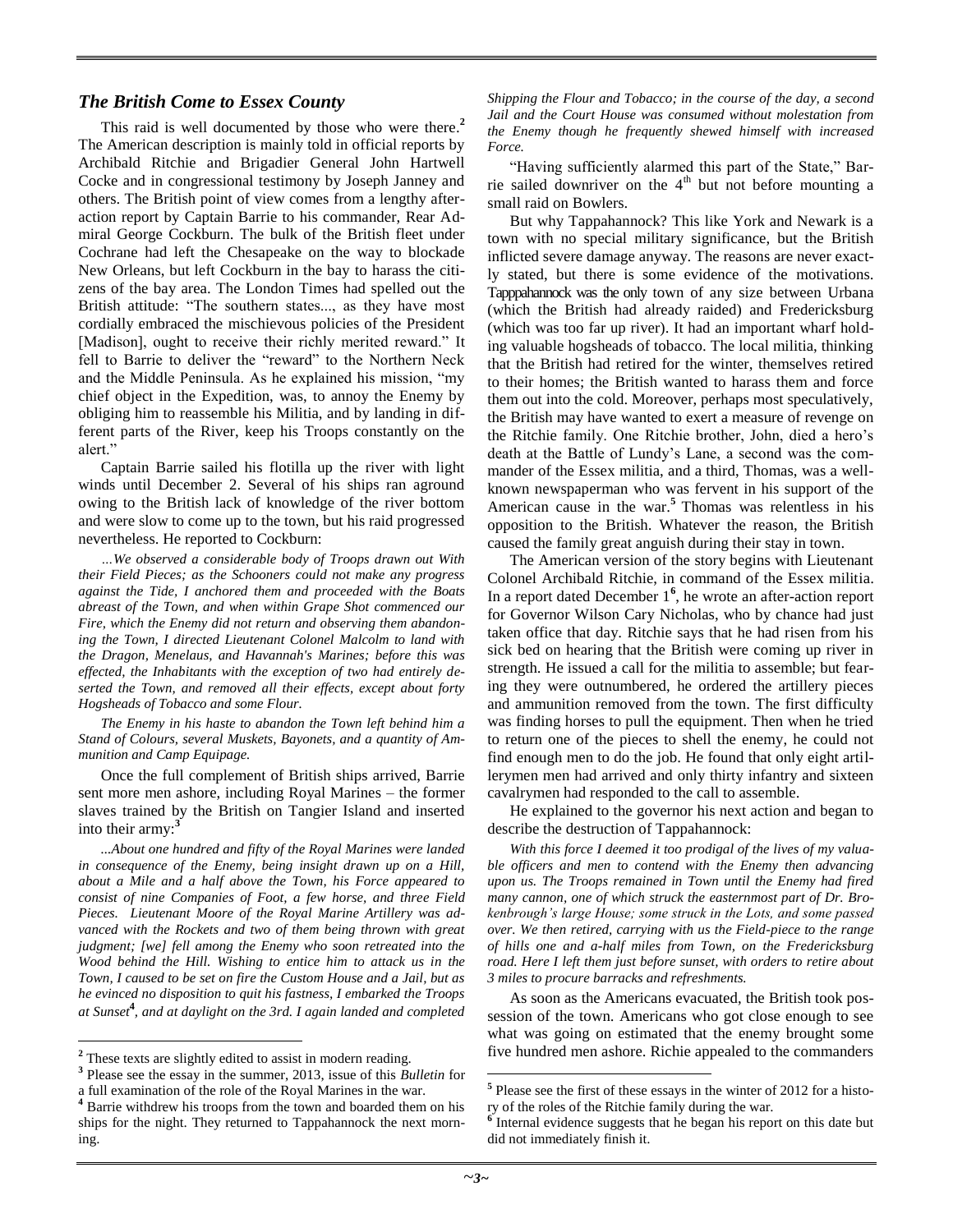of the militia units in King and Queen and Caroline counties for aid, but help was slow to come. Ritchie assured the governor that his men were eager to take up the fight once their numbers would justify it.

Ritchie, whose family had long resided in Tappahannock, personally felt deeply the violation of the town and the damage done to personal property:

*I am truly sorry to state the Inhabitants of the Town have lost much, owing to the weather favoring the Enemy so much and operating so unfavorably on them together with the short time given to remove. All have brought out some things, but Col. Banks will suffer particularly, having removed but few of a great many. With his store and most of his property, Mr. Blake merchant remained in Town. How he will fare time will develop. To what few officers and men were in Town last night I am much indebted for the preservation of all the artillery and ammunition. Had it been permitted to remain until the morning, all would have been lost, as draught horses could not be procured.*

He adds that a local tannery just outside town was blown up and that he was informed that part – or perhaps all – of the



*The Burning of the Courthouse in Tappahannock*

town had been set to fire that night. In addition, as we have seen, the British burned two jails, the custom house, and the court house (later Beale Memorial Baptist Church and now a county building).

Brigadier General Cocke, commander of Virginia's

Fourth Militia Brigade, picks up the story. On hearing of the raid on Tappahannock, he set out with a detachment of his brigade to confront the British, only to discover that they had set sail. He informed the governor on December 4 of his frustration of trying to encounter the enemy who were sailing toward the bay with a good wind: "This rapid and unlooked for movement has baffled all my schemes." He too estimated the number of invading troops at about five hundred, but he believed that Barrie had others on his ships that did not come ashore. He commented that the British included one hundred and fifty African-American troops trained on Tangier Island.

General Cocke also described the destruction in the town:

*The plundering of the enemy has been confined to the river shores, of inconsiderable amount, and on a few plantations. Indeed his whole course has been marked with the most circumspect caution and evident alarm. He has never trusted himself on land a single night. An officer remarked here, that their object was to harass the militia. --- That they should beat about the rivers for a week of two longer, and then go into winter-quarters. There has been much wan ton destruction of private property here, in breaking windows, and furniture --- and one deed of damnation has been performed which outdoes all their former atrocities. The Family-Vault of the Ritchies was broken open and coffins searched. I have seen the shocking spectacle.*

Thomas Ritchie printed Cocke's report in The Enquirer and there he expressed the family's anguish over the desecration of the vault: "The editor of this paper was the youngest

son of the venerable pair, whose ashes there reposed amidst those of their children. May curses light upon the Barbarians who have disturbed those ashes."

Cocke chased Barrie's flotilla down river but was unable to catch up. The British landed on the opposite shore and made a short raid into the Northern Neck, engaging the American militia at Farnham Church**<sup>7</sup>** , and then sailed toward the bay. On the way, Barrie left a barge to harass the settlement at Bowlers.

#### *The British Stop at Bowlers*

Bowlers Wharf – just called Bowlers in 19th century records – lies some ten miles or so down river from Tappahannock at the eastern end of Essex County. At the time of the War of 1812 it was the home of Captain Joseph Janney. Janney served under Lieutenant Colonel Ritchie and was assigned to lead a company of militia to defend Bowlers. He owned a home there, as well as two granaries, a store house, and various other properties. The story of his encounter with the British is told in U.S. Congressional Records collected when he filed for restitution for damages to his property during this raid.

Janney's orders instructed him to watch the enemy's movements on the river, to protect the local farms from pillaging, and to prevent slaves from escaping to the British. He led his company to the settlement, where they barracked in his buildings. The men slept in the dwelling house, store buildings and cabins, where they stockpiled their weapons, ammunition, and personal belongings. On Sunday, December 4 they encountered the British. That afternoon, realizing that the enemy held superior force, the company abandoned the farm and watched the enemy burn the house and buildings.

One Richard Barnes, presumably of Essex County, reported to Congress that while traveling in the Northern Neck, he encountered a Lieutenant Anson of the British Navy. Anson strongly advocated the British use of brutality in pursuit of the militia. He argued that the outrages and burnings of villages committed by his compatriots were justified by American outrages on the Canadian frontier. In particular reference to Janney's property, he said that the place was burned because it had been used as a barrack for troops.

The men who filed depositions before Congress made a strong argument that Janney had lost property while in the service of his country, but his claim was denied. No explanation was given, but the report stated that the petitioner was found to have no claim against the United States. Janney was not in the regular U.S. army, and it seems that his claim was not granted because he served in the Essex militia, not the federal forces.

## *The War Ends*

On his way out of the Rappahannock, Barrie made his raid on Farnham Church and another at Jones Point. Within a week, the British navy had left Tangier Island. On December

 $\overline{a}$ 

<sup>&</sup>lt;sup>7</sup> Stuart L. Butler has given an excellent account of the British harassment of the Northern Neck in "Captain Barrie's Last Raid," *Northern Neck of Virginia Historical Magazine*, December 2004, pages 6441-6452.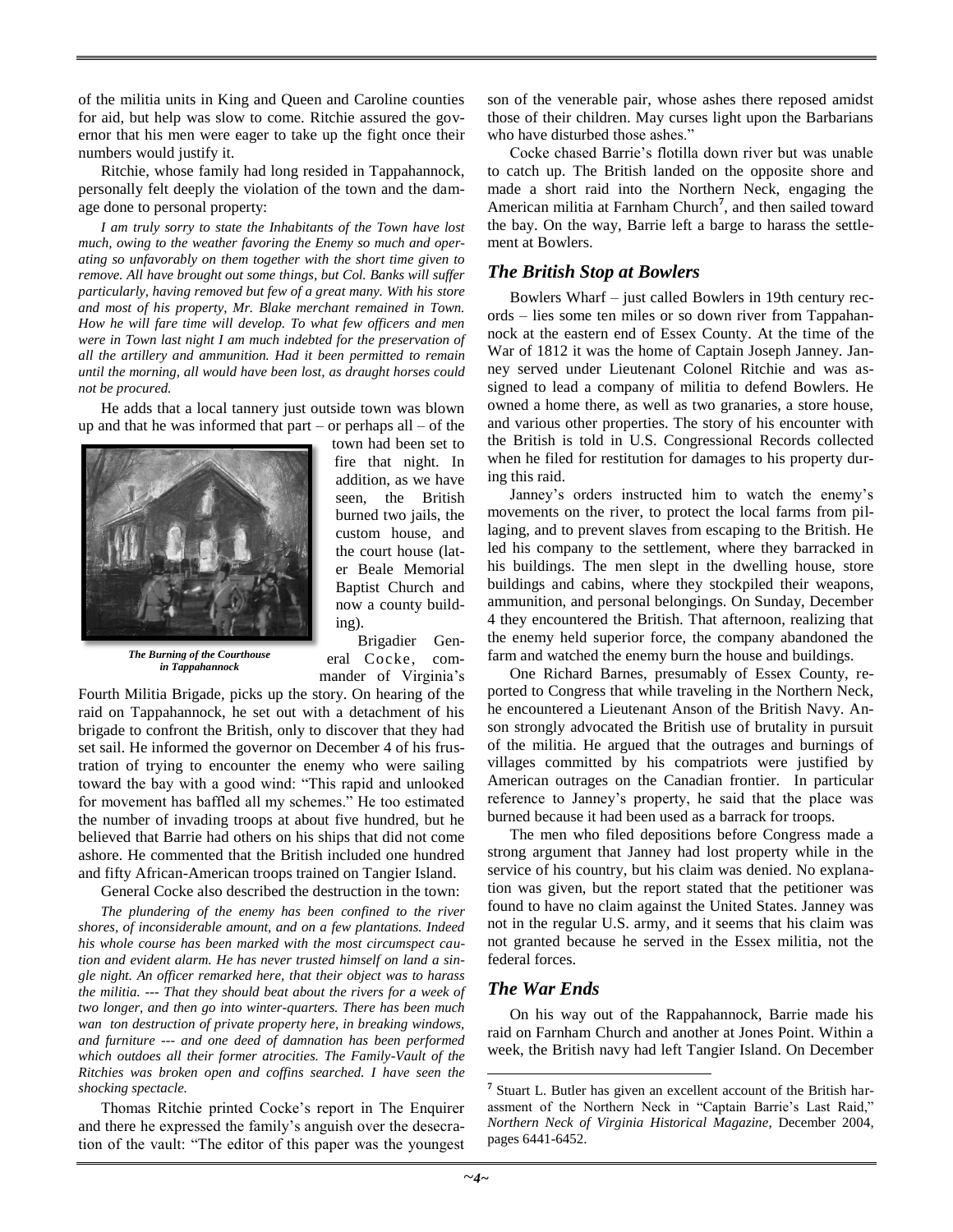24 diplomats in Europe signed the Treaty of Ghent, but of course it took a while for the news to reach America. In the meantime, the navy made some nuisance raids in the Chesapeake and both armies lined up against each other at New Orleans. This makes the raids on Tappahannock and Farnham the last significant engagements prior to the official ending of the war.

# *Why the War of 1812 Mattered*

Called the "forgotten war," the War of 1812 is not much studied in schools. As these things go, it was a small war sandwiched between the two great confrontations that shaped American character for generations, but it did play a part in developing the American sense of nationhood. Many Americans most likely would have trouble remembering which war spawned "The Star Spangled Banner," or could name the president during this war. It cost lives and displaced homeowners but had few memorable battles. When the peace treaty was signed, it hardly resolved any of the issues that precipitated the war. Diplomatically nothing changed. So, why does this war matter?

To answer this question, it is fitting to conclude this series of essays with thoughts on the significance of the war. In so far as possible, we should answer this question through the prism of the raid on Essex County.

- Some have called the War of 1812 America's second war of independence. The Revolutionary War had established American independence from Great Britain, but the creation of a new nation was still a work in progress well into the 19<sup>th</sup> century. The War of 1812 tested America's constitutional strength and its resolve to take its place alongside the powers of Europe. Even though the war was at times badly managed and poorly fought, the American forces on land and sea held off the greatest army and navy in the world. From Niagara in New York State to White House (the battle site in Virginia) and to Tappahannock and Bowlers, the men of Essex County answered the call to defend their land. Additionally, victories at Baltimore and New Orleans especially did much for American pride.
- This war exposed the advantages and disadvantages of a citizen army – the militia. Many of the leaders at the time of the creation of the constitutional government feared the power of a standing army. A regular army evoked reminders of past abuse, and so the founders of the American government established the militia. It was an army of non-professional soldiers – citizens who served only when called to defend their homes and property. They were under the command of their states – not the U.S. government – and their officers appointed locally. When protecting their own villages and farms, the militia often fought well; but by in large, they were poorly trained, badly equipped, and wretchedly led. They were

often outnumbered by professional British soldiers, who were better trained and supplied. The raid on Tappahannock serves as an example. Though there was no indication of a lack of leadership, the Essex militia was no match for the invaders. The militia bravely stayed in town until the last minute, when a superior force caused them to retreat to the nearby countryside. They had no power to stop the looting and firing of the town. The same story ensued at Bowlers. The weaknesses of this plan for defense became evident, but they were not fully corrected until the *Militia Act of 1903* when the National Guard was created.

 The war became a bump in the road leading to the elimination of slavery. From the writing of the Constitution until the Civil War, numerous episodes exposed festering wounds that slavery brought to this new country. The British engaged in the War of 1812 in part because of their revulsion over slavery. British General Sir Charles James Napier expressed the attitude: ". . . but from a people holding millions of their fellow-beings in the most horrible slavers**,** while they prate and vaunt of liberty until all men turn in loathing from the sickening folly, what can be expected?" He goes on to describe the Americans of 1812 as cursed by "black slavery which clings to them, adding the most horrible ferocity to the peculiar baseness of their mercantile spirit, and rendering their republican vanity ridiculous." As we have seen, the British endeavored to free slaves in Virginia wherever they raided, and were successful in releasing hundreds from their masters. Many of these were trained and equipped for army service, and some 150 freed slaves participated in the raid on Tappahannock. This episode was a minor event in the story of slavery, but it does illustrate that the march toward emancipation was inexorable and inevitable.



However much we reflect on these broad analyses of the war, the true significances of the war lie in its impact on the people of Essex County. The men who fought throughout the Northern Neck and Essex County paid a personal price. Their families and farms suffered in their absences. The people whose homes and businesses were raided and burned knew that the war had cost them dearly. And Captain

John Ritchie, killed at the Battle of Lundy's Lane, knew the ultimate meaning of war.

## **About the Author**

**Bob Armour** is a valued contributor to the ECMHS Bulletin. He is Professor Emeritus of English from Virginia Commonwealth University, Richmond, VA, and has been a Fulbright professor in Egypt and visiting professor at the University of Ulster in Northern Ireland. Currently he is Adjunct Professor of English in the Honors Program at Tennessee Tech University. He is author of three books and editor of three more, and is currently completing his study on the scholarly life of C.S. Lewis. He and his wife Leandra have summered near Dunnsville since 1969.